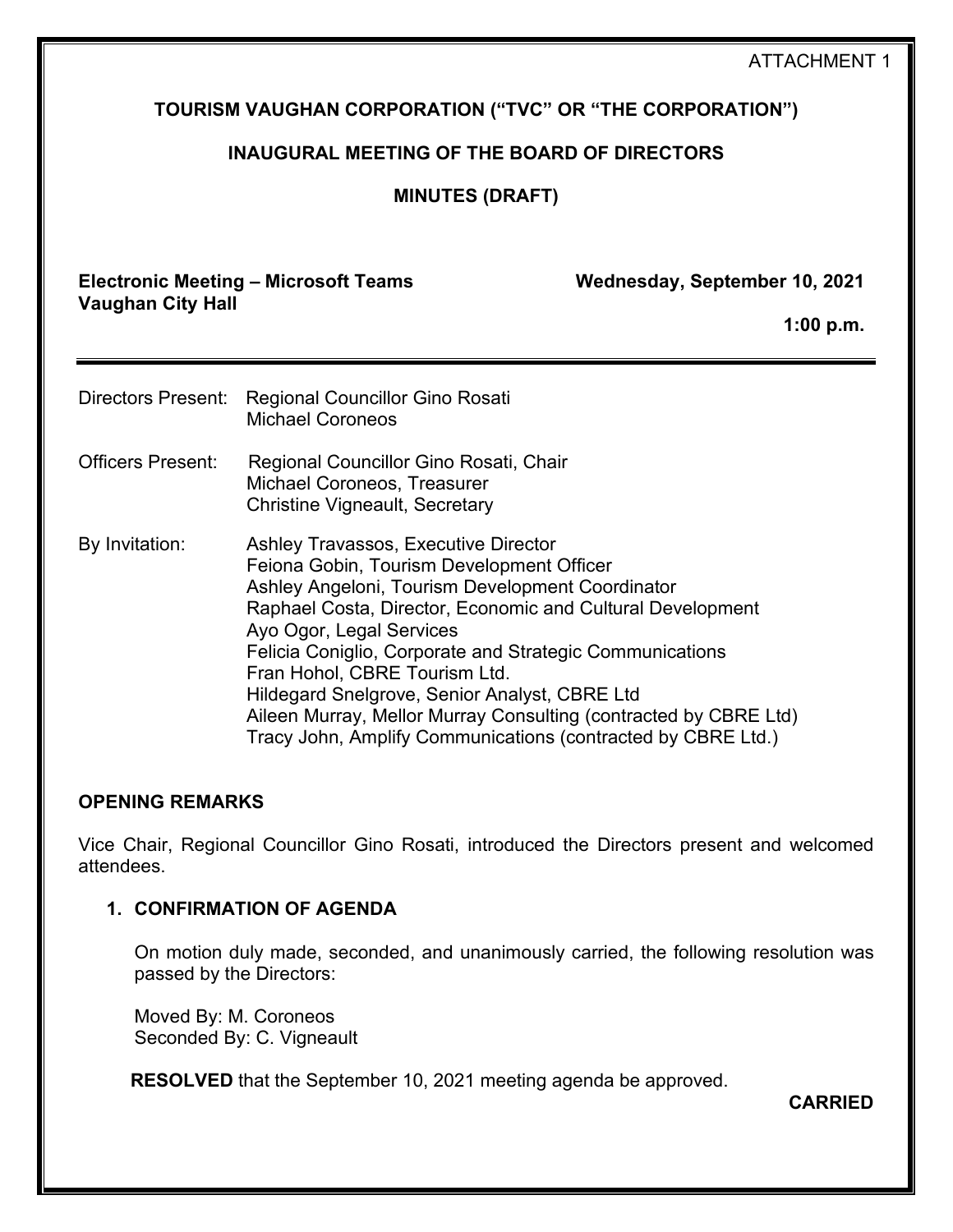## **2. DISCLOSURE OF INTERESTS**

The Directors present did not declare interest on any matter present on the agenda.

#### **3. ADOPTION OF MINUTES (March 31, 2021)**

On motion duly made, seconded, and unanimously carried, the following resolution was passed by the Directors:

Moved By: M. Coroneos Seconded By: C. Vigneault

**RESOLVED** that the minutes of TVC Board of Directors meeting on March 31, 2021 be approved.

#### **4. COMMUNICATIONS**

[Chuck Thibeault, Central Counties Tourism](#page-6-0) – TVC Governance Recommendation Concern (Attachment 1)

#### **5. CONSIDERATION OF ITEMS REQUIRING DISCUSSION**

#### **5.1 EXECUTIVE DIRECTOR UPDATE**

Ashley Travassos, Executive Director provided an update to the Board on TVC funding, industry insights, travel trends, Vaughan accommodation performance trends (from 2019 – present), overall GTHA occupancy and ADR recovery outlook. She reviewed current initiatives, including Save & Spend accommodations incentive program in YDH, Safe Travel Stamp, Visitvaughan.ca Awareness Campaign, social media performance, blog activity on the Tourism Vaughan website, Taste of Vaughan & Great Taste of Ontario campaign, and (draft) visitor map. She also provided an overview of confirmed and pending event leads and projected economic impact and reviewed the Get Down to Business in Vaughan business event attraction program.

In response to Michael Coroneos, Ms. Travassos advised there is a probability that the estimated event numbers for the 2022 Canada Soccer National Championship / Jubilee Trophy and Princess Margaret Road Hockey to Conquer Cancer may change due to Covid. She advised that capacity limits will be determined by the prescribed health guidelines.

On motion duly made, seconded and unanimously carried, the following resolution was passed by the Directors:

Moved By: M. Coroneos Seconded By: C. Vigneault

**RESOLVED** to accept the Executive Director Update.

## **CARRIED**

**CARRIED**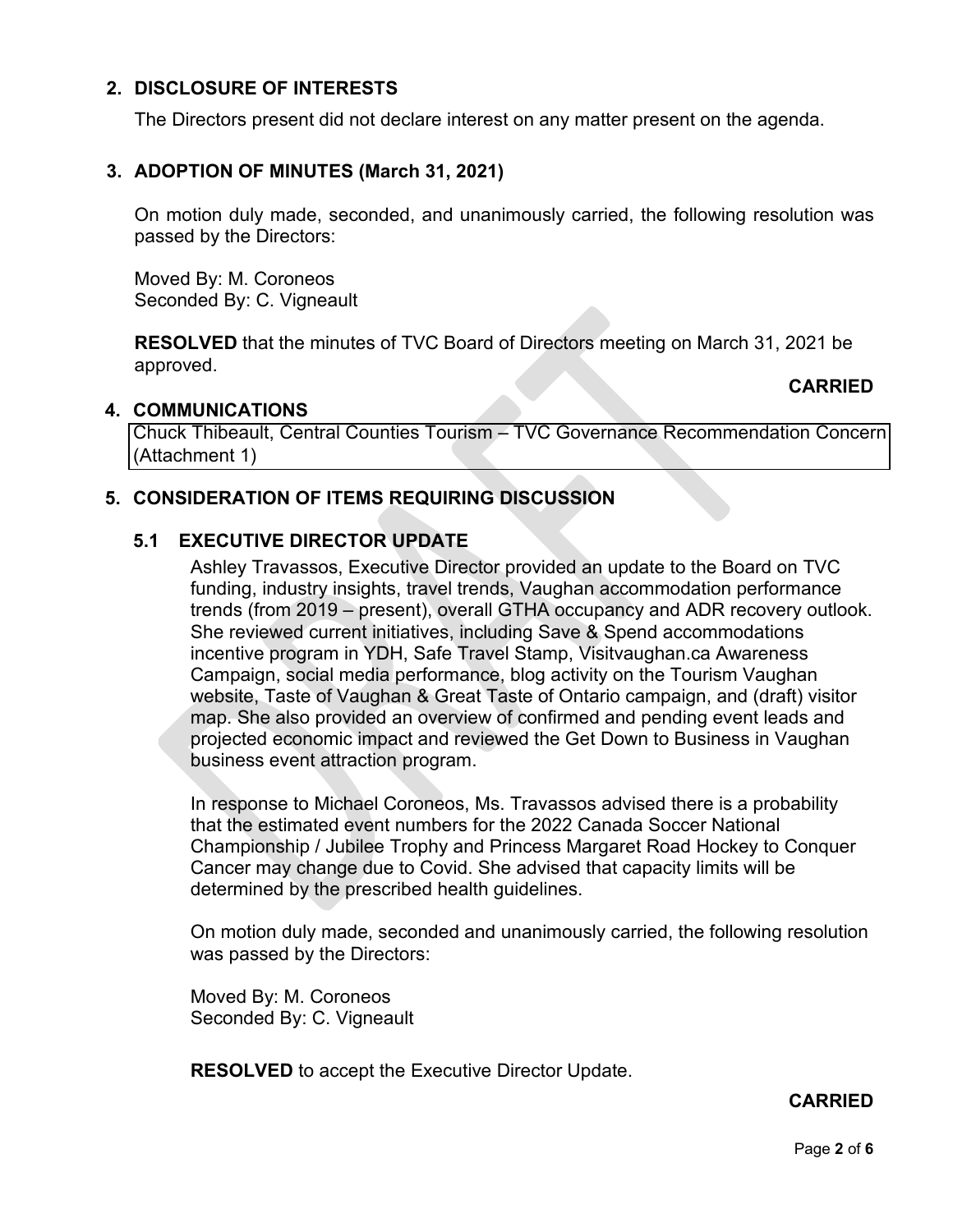## **5.2 GOVERNANCE REVIEW**

Raphael Costa, Director, Economic and Cultural Development, provided the Board with recommendations arising out of the TVC Governance Review.

The purpose of the governance review is to fill the vacancy of TVC Chair and President, replace the initial board, set up an appropriate governance structure, and finalize organizational policies as required to ensure that the goals of good governance and accountability to stakeholders are enshrined in the operations of the TVC.

Recommendations:

- i. That the role of Chair for the Tourism Vaughan Corporation be separated from the role of President of the Corporation and be elected by the Board of Directors and that Section 33 of TVC By-law 1 be amended, as required to implement this change.
- ii. That the Director, Economic and Cultural Development adopt the role of President, TVC and act as lead staff advisor to the Board of Directors of the Tourism Vaughan Corporation, and that the Manager, Tourism, Arts, and Culture continue to perform the duties of the Executive Director, TVC and that TVC By-law 1 be amended, as required to implement this change.
- iii. That Council approve a change to the Board of Directors of the Tourism Vaughan Corporation, composing of four (4) Directors, to be comprised of four (4) members of Council.
- iv. That Council appoints four (4) members of Council to be members of the Board of Directors of the Tourism Vaughan Corporation, the term of which shall be effective as of December 2021 until a new Council is elected in 2022.
- v. That the City Manager be authorized to execute the appropriate Tourism Vaughan Corporation-related corporate documentation on behalf of the City, in a form satisfactory to Legal Services, necessary to implement the recommendations in this report.
- vi. That the Memorandum of Agreement between Tourism Vaughan Corporation and The Corporation of the City of Vaughan ("MOA") be amended to implement the recommendations in this report and that the City Manager be authorized to execute the appropriate amending MOA on behalf of the City, in a form satisfactory to Legal Services.
- vii. That staff establish and support operations a Tourism Vaughan Advisory Committee (TVAC); and that the TVAC will have a primary role of providing recommendations to the Board; and that a call for members be conducted as soon as possible in accordance with the attached Terms of Reference.

Chair Rosati called for questions or comments from the Board or stakeholders on the TVC Governance Review.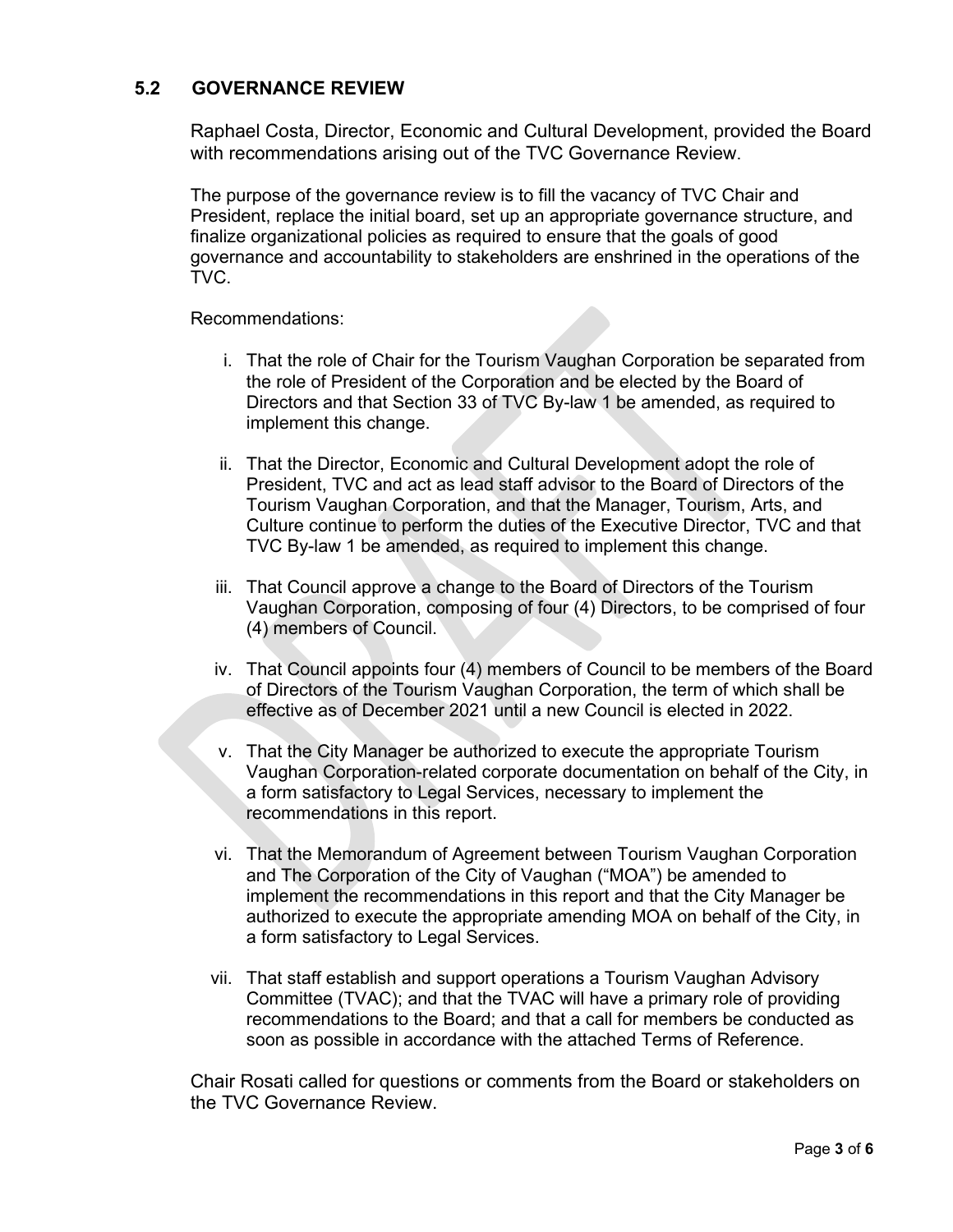Chuck Thibeault, Central Counties Tourism, reviewed his submission to the Board and advised that the mandate of the Municipal Accommodate Tax is to assist the tourism industry. He noted that best practices for Board composition include stakeholder representation and expressed concern that the proposed governance structure is not in keeping with the O. Reg 435/17.

In response to Christine Vigneault, Mr. Coroneos reviewed the regulatory requirements of the Municipal Accommodate Tax. He noted that he supports the composition as presented and acknowledged the importance of stakeholder involvement on the Tourism Vaughan Advisory Committee (TVAC) in providing direction to the Board on future composition.

Dwayne McMulkin, Canada's Wonderland, commented that there is value in having the attractions industry on the Board as opposed to an advisory committee. He added that in his experience sitting on a number of committees and boards, engagement from members is greater in a Board structure compared to advisory committees.

Mr. Thibeault requested clarification on the role of President, he commented that tourism experience is required on the Board. He acknowledged that Central Counties Tourism will continue to work with the TVC and acknowledged the hard work and accomplishments of staff.

In response to Mr. Thibeault, Mr. Costa clarified the proposed role of President and advised that the proposed governance model would separate the role of Chair and President. He responded to questions regarding the salary composition for the position of President and noted that he would review the salary structure with Legal.

Angela Poletto, McMichael Canadian Art Collection, commented that the Board should include stakeholder representation. She thanked staff for their hard work.

Chair Rosati acknowledged the City's role as a shareholder and advised that once the new Board structure is in place, the Board would undertake a review of the member criteria.

Mr. Coroneos acknowledged the importance of establishing the TVAC as soon as possible to satisfy the goal of having the right people on the Board.

Mr. Costa provided some approximate timelines of when the TVAC could be established, possibly as early as mid-November early December.

Ms. Travassos commented that not having industry representation on the Board has been challenging and noted that she looks forward to having representation on the Board.

Michele Pellegrini, Giro D'Italia Ristorante, thanked staff for their assistance with the tourism industry and requested consideration to having industry representation on the Board.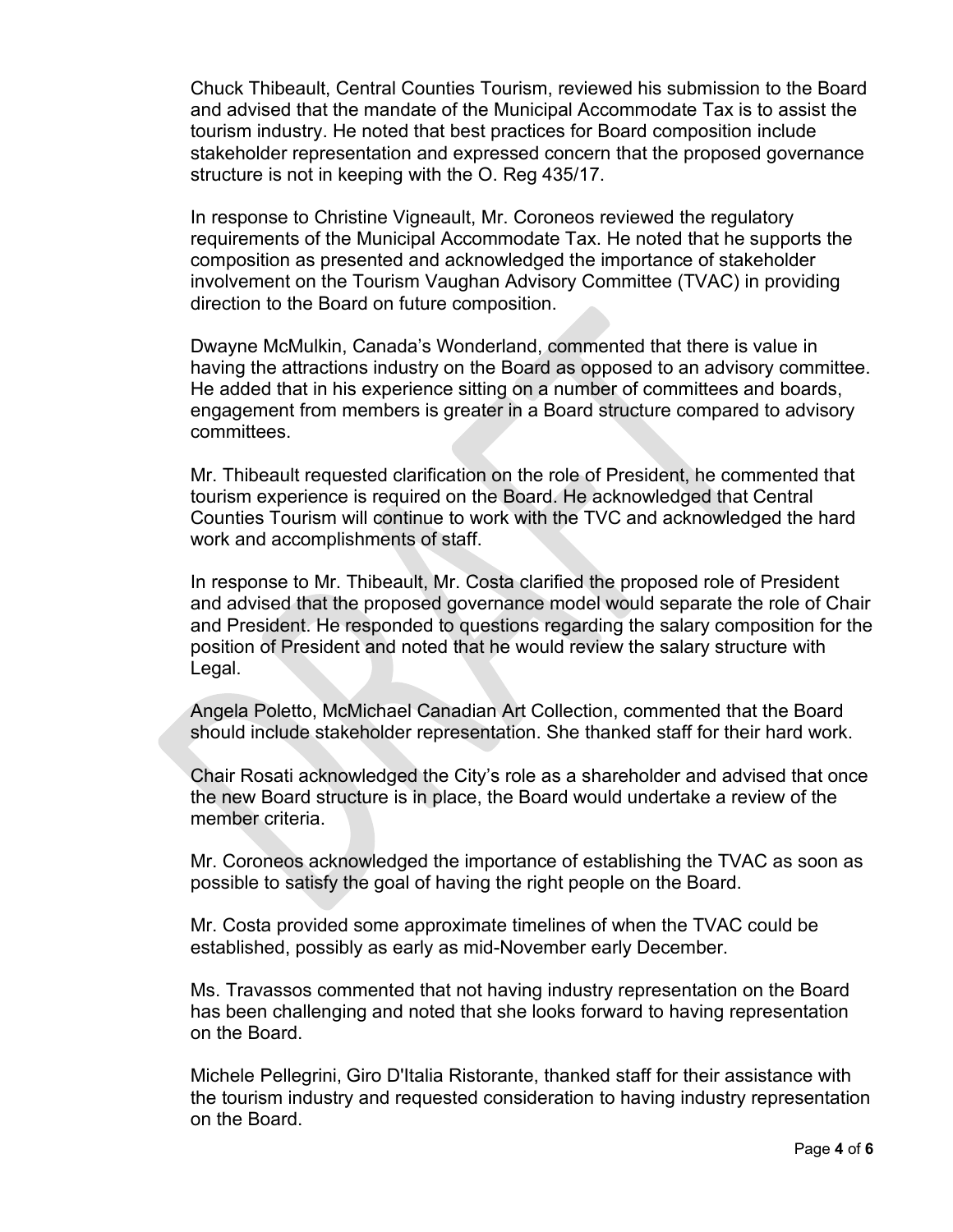On motion duly made, seconded and unanimously carried, the following resolution was passed by the Directors:

Moved By: C. Vigneault Seconded By: M. Coroneos

**RESOLVED** that the governance review be approved and a report be forwarded to the Voting Member with the presented recommendations for approval; and

THAT a recommendation be made to the Voting Member to establish the TVAC as soon as possible with the goal of providing recommendations to the Board; and

THAT correspondence received from Chuck Thibeault, Central Counties Tourism on September 10, 2021 be provided to the Voting Member for consideration.

**CARRIED**

## **1.3 DESTINATION MASTER PLAN**

Fran Hohol, CBRE Tourism Ltd, provided opening remarks on the presentation of the Destination Master Plan, which included an overview of the process, fundamentals, key strategic actions, and next steps.

Hildegard Snelgrove, Senior Analyst CBRE Ltd, provided the Board with SWOT review.

Aileen Murray of Mellor Murray Consulting (contracted by CBRE Ltd) provided the Board Master Plan pillars and goals.

Ms. Holol reviewed governance and City policy framework.

Ms. Snelgrove gave an overview on product development.

Ms. Murray reviewed local, regional, and provincial partnerships.

Tracy John of Amplify Communications (contracted by CBRE Ltd.) gave an overview of marketing and communication strategies.

Ms. Holol, provided an overview of research and data analysis and next steps.

On motion duly made, seconded and unanimously carried, the following resolution was passed by the Directors:

Moved By: M. Coroneos Seconded By: C. Vigneault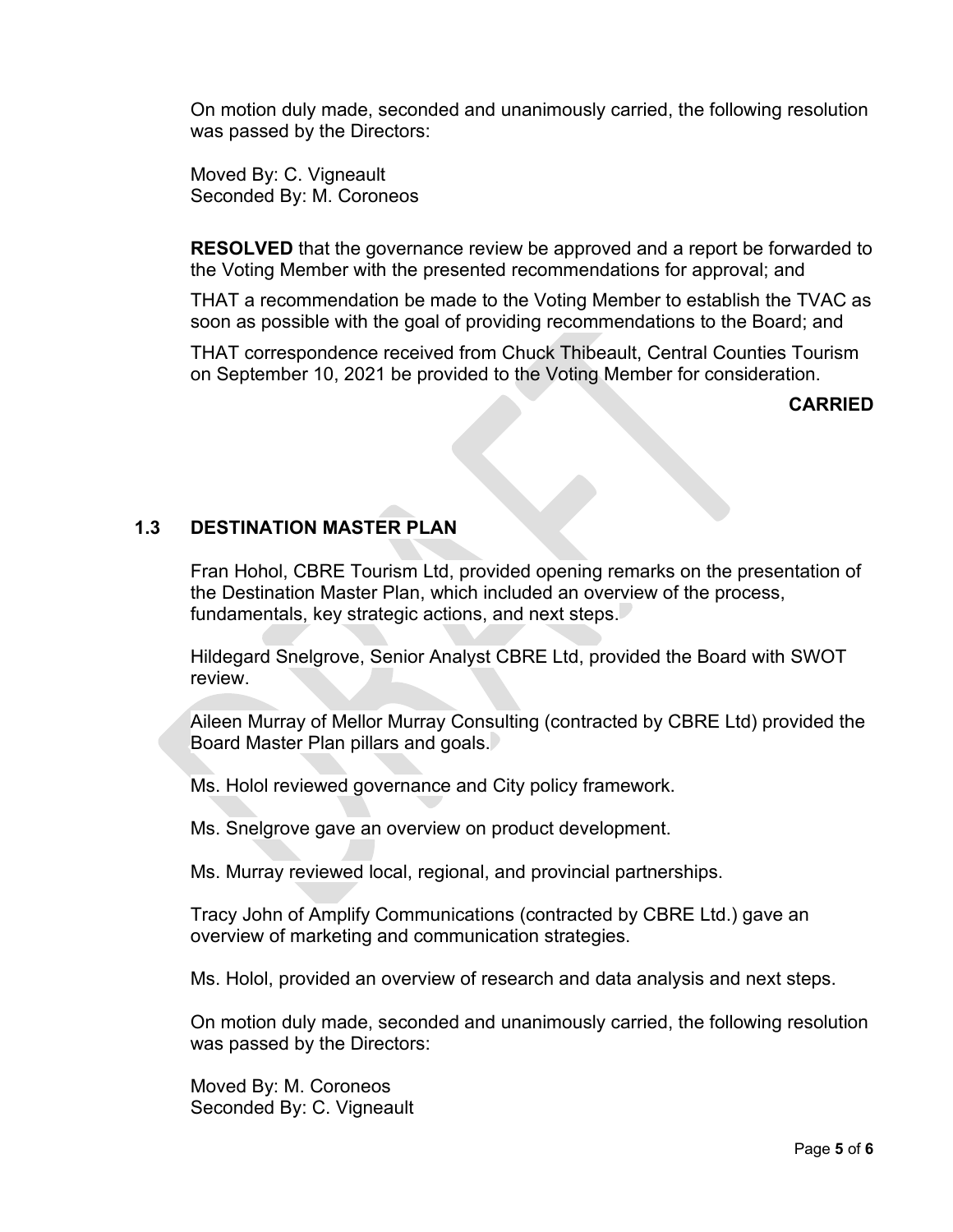**RESOLVED** to approve the Destination Master Plan and that a report be forwarded to and a presentation be provided to the Voting Member for approval.

#### **CARRIED**

## **6.0 STAKEHOLDER DEPUTATIONS**

The Vice Chair called for stakeholder deputations. There was no response.

#### **7.0 OTHER BUSINESS**

None

**Secretary** 

#### **8.0 CONFIRMATION OF NEXT SCHEDULED MEETINGS**

The next meeting of the Board will be determined after the approval of the Governance Review by the Voting Member.

**CARRIED**

#### **9.0 ADJOURNMENT OF MEETING**

On motion duly made, seconded and unanimously carried, the following resolution was passed by the Directors:

Moved By: C. Vigneault Seconded By: M. Coroneos

**RESOLVED** that the meeting be adjourned at 2:58 p.m.

**CARRIED** 

The minutes of the September 10, 2021 TVC Board of Directors meeting have been approved:

|       | Date: |
|-------|-------|
| Chair |       |
|       |       |
|       | Date: |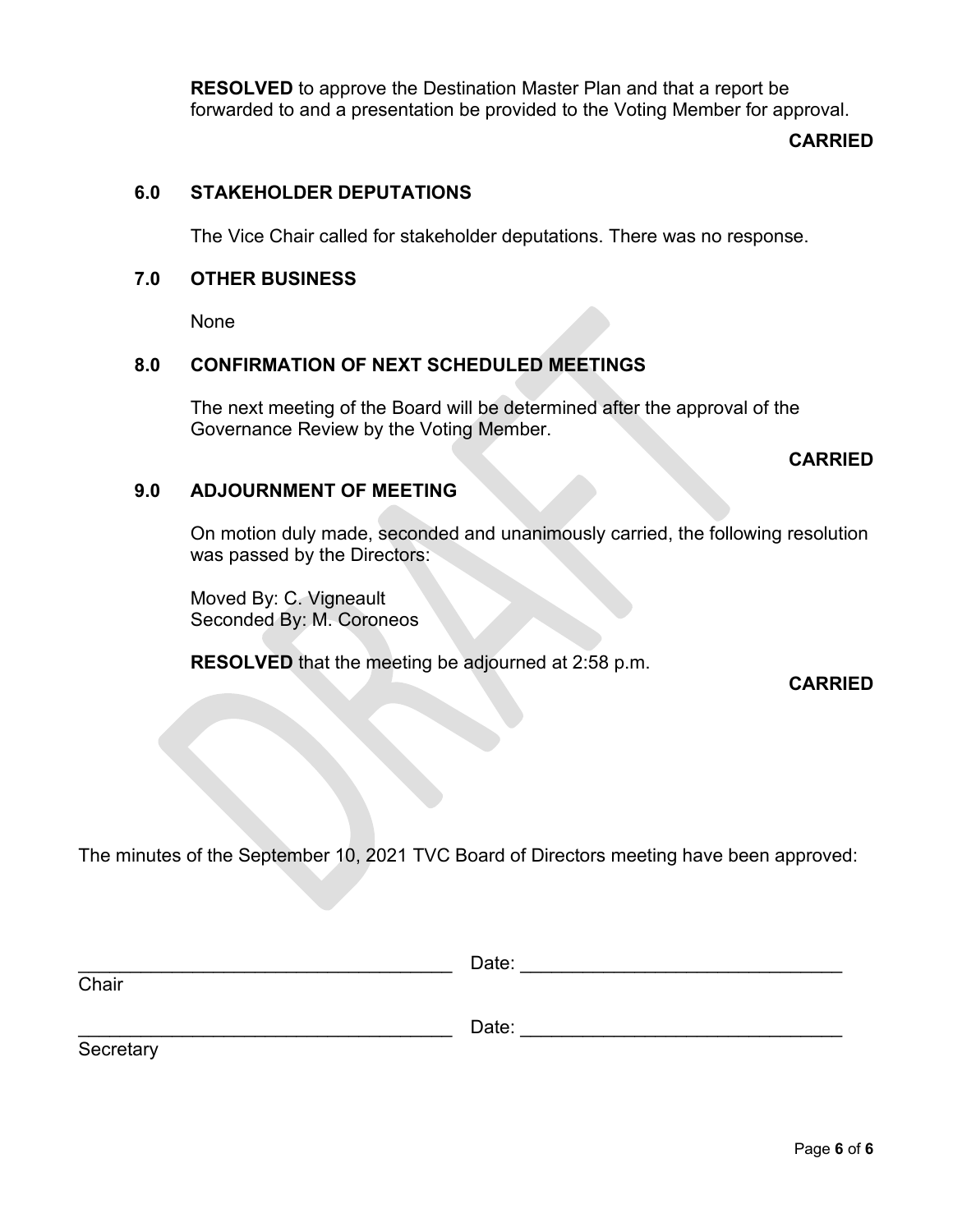# ATTACHMENT 1 - COMMUNICATIONS

<span id="page-6-0"></span>

| From:               | <b>Chuck Thibeault</b>                             |  |
|---------------------|----------------------------------------------------|--|
| To:                 | Christine Vigneault, Gino Rosati, Michael Coroneos |  |
| Cc:                 | <b>Ashley Travassos</b>                            |  |
| Subject:            | [External] TVC Governance Recommendation Concern   |  |
| Date:               | Friday, September 10, 2021 12:00:14 PM             |  |
| <b>Attachments:</b> | image002.png                                       |  |
|                     | image003.png                                       |  |
|                     | image004.png                                       |  |
|                     | image005.png                                       |  |

Good Afternoon TVC Board,

As you may be aware, I sent an email to council yesterday expressing industry concern regarding the proposed governance model for TVC. The email is below and I would like to request that it be presented at today's board meeting. Please let me know if you have any questions.

Best regards,



Chuck Thibeault

Executive Director **Central Counties Tourism** p: 905.940.9999 x 1

- a: PO Box 98003 2727 Courtice Rd. Courtice, ON L1E 3A0 w: [centralcounties.ca](http://centralcounties.ca/)
- e: [cthibeault@centralcounties.ca](mailto:cthibeault@centralcounties.ca)



Dear Members of Council,

It has come to our attention that an important accountability issue is occurring tomorrow!

We would like to ensure you are aware of the potential issues resulting from this vote and that you have the background and information needed to ask the necessary questions to your colleagues as stewards of our government dollars.

#### **Municipal Accommodation Tax (MAT) Overview Ontario MAT Background:**

- In 2017, the Government of Ontario introduced a regulation permitting municipalities to implement a **new revenue tool** called a Municipal Accommodation Tax (MAT) . This regulation requires a municipal bylaw be developed outlining / mandating:
	- 1. How the funds will be collected via the tourism (accommodation) industry, and at what rate (%),
	- 2. How the funds will be remitted to the municipality, and;
	- 3. How the **required** 50% allocation to the municipality and 50% allocation to the Not for Profit organization with a tourism development mandate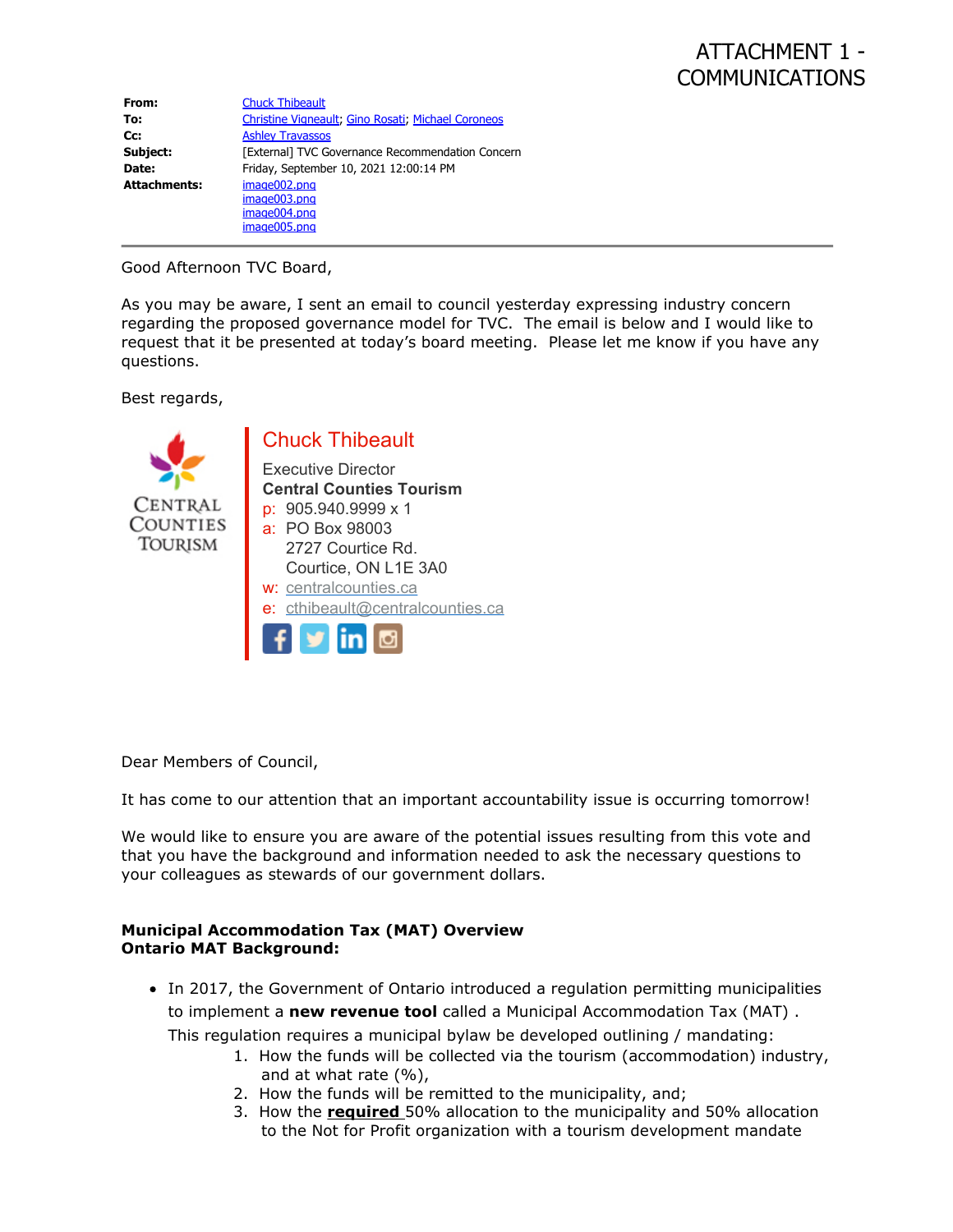will be governed.

- Since establishing the MAT regulation, many municipalities across Ontario have established a MAT Bylaw.
	- **City of Mississauga** is a good example of governance and cooperation. A *MSC – Municipal Services Corporation with a tourism destination development mandate has been established*, and the Board of Directors with a strong balance of municipal representation (3) and industry expertise (9). Link for more information: [https://www.mississauga.ca/city-of](https://www.mississauga.ca/city-of-mississauga-news/news/tourism-mississauga-announces-new-board-of-directors/)[mississauga-news/news/tourism-mississauga-announces-new-board-of](https://www.mississauga.ca/city-of-mississauga-news/news/tourism-mississauga-announces-new-board-of-directors/)[directors/](https://www.mississauga.ca/city-of-mississauga-news/news/tourism-mississauga-announces-new-board-of-directors/)
	- **City of Toronto** has also established a MAT, and chosen to forward the 50% industry allocation to Destination Toronto (formerly Tourism Toronto), an *existing Not for Profit corporation with the tourism destination management mandate*. This model is also a wonderful governance example, balancing municipal interest and industry representation. At present, Destination Toronto Board of Directors includes one (1) Councillor and one (1) City staff members. See Page 4 for more governance information: [https://www.toronto.ca/legdocs/mmis/2019/ec/bgrd/backgroundfile-](https://www.toronto.ca/legdocs/mmis/2019/ec/bgrd/backgroundfile-138449.pdf)[138449.pdf](https://www.toronto.ca/legdocs/mmis/2019/ec/bgrd/backgroundfile-138449.pdf)
- The City of Vaughan approved the implementation of a MAT, and that a MSC Municipal Services Corporation *(similar to Mississauga example above*) serve as the Not for Profit with a Tourism Destination Management mandate be established as Vaughan Tourism.
- In 2020, the City of Vaughan hired the consulting firm CBRE to develop a Tourism Master Plan. The cost for this Plan was **\$120,000.**

## **Current STATUS:**

- **Tomorrow, FRIDAY September 09, 2021**, the interim Board of Directors of Tourism Vaughan Corporation will be voting on the Tourism Vaughan governance recommendation.
- The current recommendation calls for a Board structure consisting of City Council members and one (1) staff member, the Director of Economic Development, who will also be named the President of the organization. *There is no tourism industry representation proposed for the Vaughan Tourism Board of Directors.*
- This approach is not in keeping with the spirit of the Ontario regulation, nor does it reflect tourism industry best practices. This vote will jeopardize **Vaughan's reputation as a leader in municipal governance and accountability**. **Your ACTIONs are required TODAY:**
	- 1. Request that **the interim Board to postpone the vote to establish the Vaughan Tourism Board**, until a fulsome investigation can be undertaken to understand the rationale for a recommended Tourism board structure that is absent of tourism experience and representation.
	- 2. Request that **the interim Tourism Vaughan Board establish an industry**